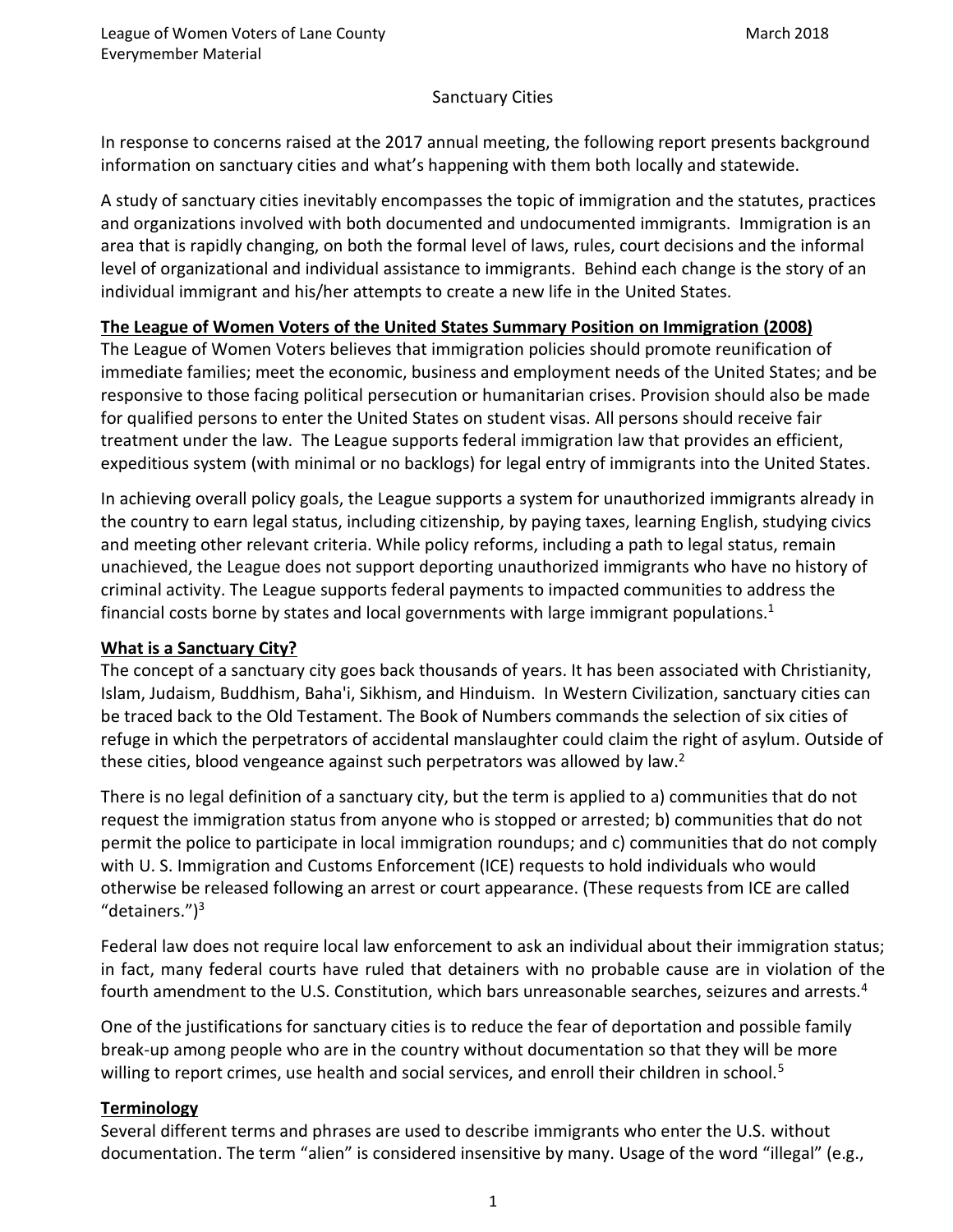illegal alien, illegal immigrant, illegal worker and illegal migrant) has declined. Several other phrases are competing for wide acceptance: "undocumented immigrant," "unauthorized immigrant," and "undocumented person" or "undocumented people."

Media outlets' policies on the use of terms differ, and no consensus has yet emerged in the press. In 2013, the Associated Press changed its AP Stylebook to provide that "Except in direct quotes essential to the story, use "illegal" only to refer to an action, not a person: illegal immigration, but not illegal immigrant.<sup>6</sup>

# **Recent Federal Action and Legislation**

In the early 1980s a sanctuary movement developed in response to federal immigration policies that made obtaining asylum difficult for Central Americans. The sanctuary movement was a religious and political campaign in the United States to provide safe-haven for Central American refugees fleeing civil conflict. At its peak, the sanctuary movement involved more than 500 [congregations](https://en.wiktionary.org/wiki/congregation) in the United States, including Eugene, which, by declaring themselves official "sanctuaries," committed to providing shelter, protection, material goods and often legal advice to Central American refugees.<sup>7</sup>

In 2013 Congressman DeFazio cosponsored H.R. 15, the House Democratic comprehensive immigration bill, the Border Security, Economic Opportunity, and Immigration Modernization Act. This bill would have created a path to citizenship for people who are currently in the country illegally. The Republican leadership refused to bring it to the floor for a vote.<sup>8</sup>

Sanctuary cities entered presidential politics in the race for the Republican Party presidential nomination in 2008. Colorado Rep. Tom Tancredo ran on an anti-illegal immigration platform and specifically attacked sanctuary cities.

On January 25, 2017 President Donald Trump signed an Executive Order directing the Secretary of Homeland Security and Attorney General to defund sanctuary jurisdictions that refuse to comply with federal immigration law. He also ordered the Department of Homeland Security (DHS) to begin issuing weekly public reports that include "a comprehensive list of criminal actions committed by aliens and any jurisdiction that ignored or otherwise failed to honor any detainers with respect to such aliens."<sup>9</sup>

According to the American Immigration Council, the Executive Order defines enforcement priorities so broadly as to place all undocumented individuals at risk of deportation, including families, long-time residents, and "Dreamers," and it withholds federal funding from cities that refuse to cooperate with federal immigration authorities.

On November 20, 2017, U.S. District Judge William Orrick issued a nationwide permanent injunction halting this executive order. The reasoning was that by ordering the two cabinet members to "foreclose a jurisdiction's eligibility to federal funds, the Order seeks to endow the executive branch with the right to make a legislative decision reserved only to Congress."<sup>10</sup> The Trump administration appealed that decision to the 9th U.S. Circuit Court of Appeals.

According to a September 2017 *Washington Post* article, despite President Trump's push for tougher immigration enforcement, fewer people have been deported in the government's 2017 fiscal year than during the same period last year, even though ICE agents have made 43 percent more arrests since Trump took office. According to policy experts, immigration attorneys, and ICE officials, there appear to be several factors that explain this phenomenon, including:

a) The number of people attempting to cross the U.S.-Mexico border without documentation has fallen off dramatically and remains well below historic levels.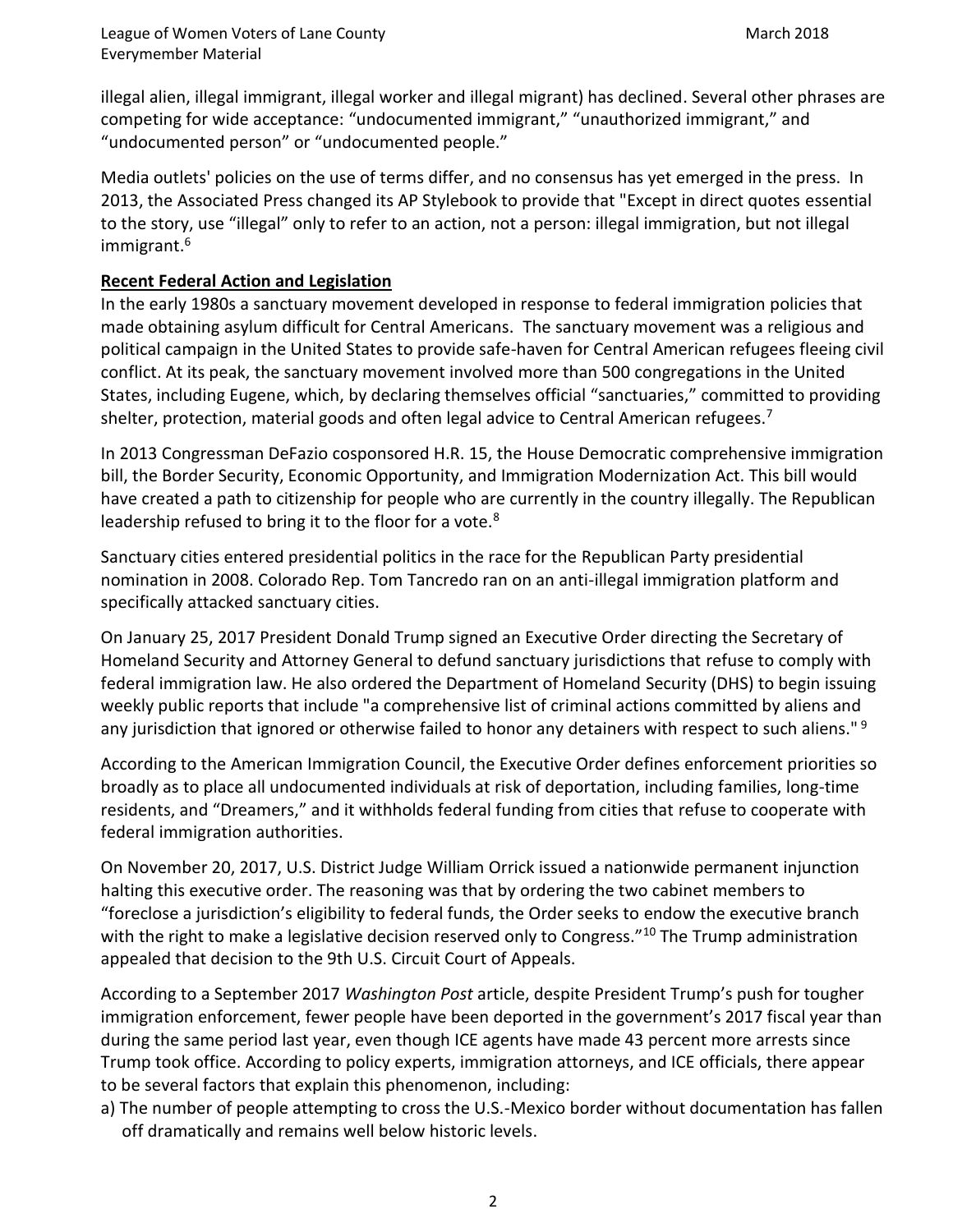League of Women Voters of Lane County March 2018 Everymember Material

- b) The president's anti-immigrant policies have spawned sanctuary policies in many local jurisdictions and a surge of pro-bono legal help for undocumented and detained immigrants.
- c) The additional arrests and litigation appear to be overwhelming the U.S. federal immigration court system, which faces a backlog of more than 600,000 cases. ICE has responded by targeting more non-criminal undocumented immigrants, such as those appearing at mandatory ICE check-ins and relatives and other people living with a suspect, called "collateral" arrests. Rep. Lamar Smith (R-Tex.), a member of the House Committee on Homeland Security, blamed "sanctuary" policies and advocacy groups for holding ICE back.<sup>11</sup>

According to the American Immigration Council, current federal law does not require that localities ask about immigration status. In addition, federal law does not:

- a) Prohibit laws or policies that limit communications regarding criminal case information, custody status, or release dates of individuals in custody;
- b) Mandate that jurisdictions comply with immigration detainers;
- c) Prohibit policies or laws that restrict compliance with detainers;
- d) Require state or local law enforcement to collect information on immigration or citizenship status;
- e) Prevent jurisdictions from limiting the collection of such information.<sup>12</sup>

Within the past few years there have been several Congressional attempts to change these federal provisions that protect undocumented immigrants. These legislative bills have all failed to pass:

- Senate bill (SB) 2146 (2015) prohibited a sanctuary jurisdiction from receiving grants under the State Criminal Alien Assistance Program, the Community Oriented Policing Services Program, and the Community Development Block Grant Program.<sup>13</sup>
- SB 2193 (2015), Kate's Law, was named after Kate Steinle who was killed in San Francisco by Jose Garcia Zarate, a person who had seven felony convictions on his record and had been deported five times and had once again returned to the United States. The Steinle killing is often cited as a reason to oppose sanctuary cities. The bill would have amended the 1965 Immigration and Nationality Act to "establish a 5-year mandatory minimum prison term for an alien who reenters after being removed following a conviction for an aggravated felony or following two or more prior convictions for illegal reentry."<sup>14</sup>
- SB 3100 (2016) prohibited a sanctuary jurisdiction from receiving grants under certain Economic Development Assistance Programs and the Community Development Block Grant Program. <sup>15</sup> On July 5, 2016 the American Civil Liberties Union sent a letter to senators asking them to oppose SB 3100 on the following grounds:
	- 1) The Department of Homeland Security immigration detainer policy presents "serious Fourth Amendment problems by causing the extended detention of tens of thousands of people annually without probable cause, without judicial approval, and without due process procedures."
	- 2) The bill's "broad sweep would target more than 350 localities-most of which expressly do not identify as 'sanctuary cities'."
	- 3) The bill would "overturn 350+ community trust policies designed to promote public safety and combat crime." In other words, undocumented residents may refuse to work with the police for fear that they or people they know or depend upon will risk deportation.<sup>16</sup>
- House Bill (HB) 174 and SB 37 (2017), Sarah's Law, were in response to the death of Council Bluffs Iowa native Sarah Root. She was killed in a street racing crash in January 2016 that involved an undocumented immigrant from Honduras. Both bills seek to amend the Immigration and Nationality Act to require U.S. Immigration to take into custody undocumented immigrants charged with a crime resulting in the death or serious injury of another person in the U.S.<sup>17</sup>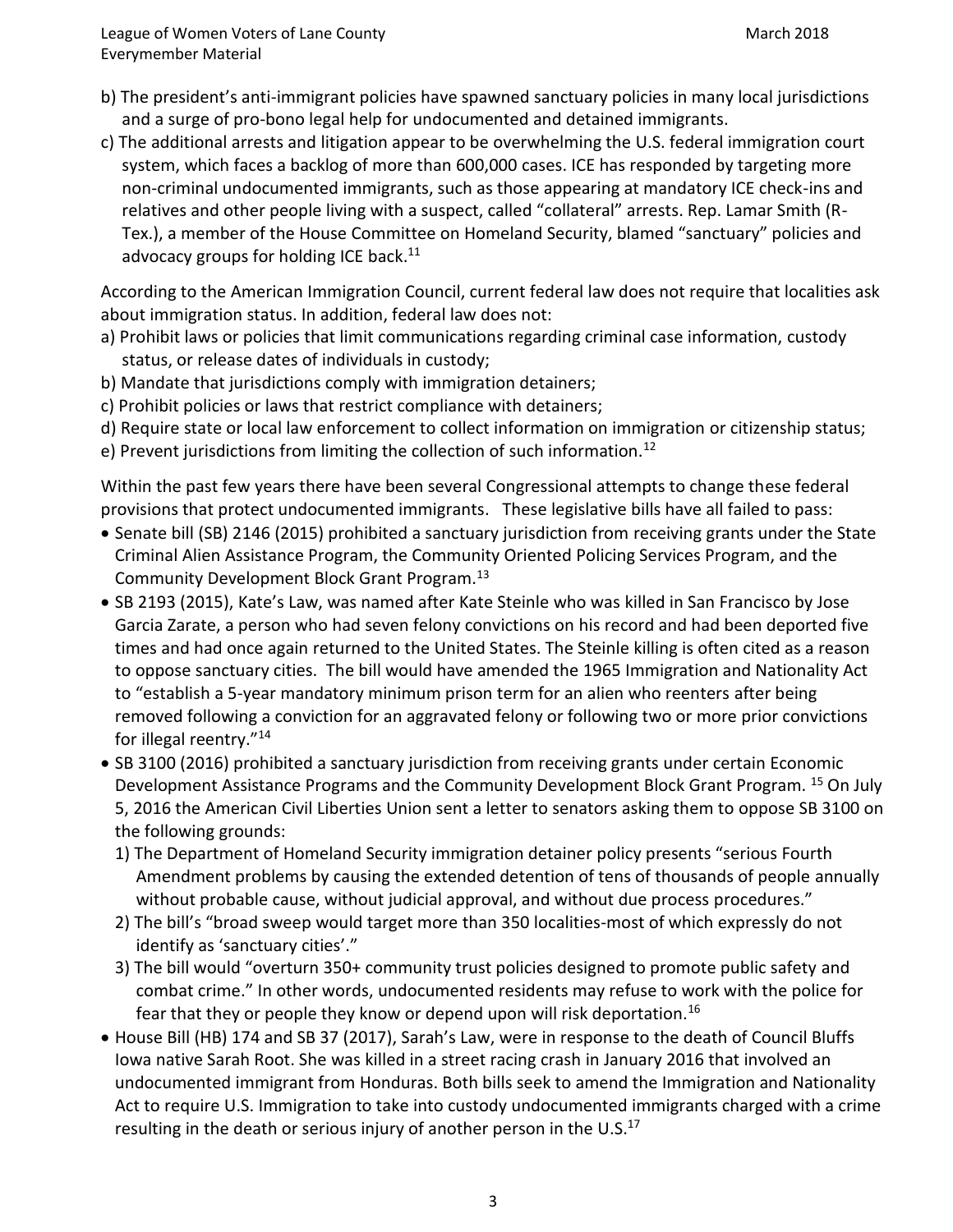Two recent bills that have passed the House and are headed to the Senate are HB 3003 and HB 3004 (2017), which would undermine sanctuary status. These bills are basically a repackaging of prior House and Senate bills:

- HB3003 1) Requires federal, state, or local government or any individual to comply with immigration law and cooperate with federal law enforcement, and it expands the scope of law enforcement activities relating to immigration related information, such as making inquiries into an individual's immigration status, notifying the federal government, complying with federal law enforcement information requests; 2) It punishes "a state or political subdivision" that is not in compliance by making them ineligible to receive grants or assistance for "incarceration of undocumented aliens, the Cops on the Beat Program, the Edward Byrne Memorial Justice Program, or any DOJ or DHS grant substantially related to law enforcement, terrorism, national security, immigration, or naturalization, and it allows victims of crimes committed by undocumented immigrants to sue those cities; ."<sup>18</sup> 3) The bill expands the categories of offenses requiring mandatory detention. The bill passed the House without amendment 06/29/2017 by a vote of 228 to 195.
- HB 3004, Kate's Law (named after an earlier bill) increases the penalties on criminals who, after being deported, return to the United States. Specifically, a sentence of not more than 10 years for an alien convicted of three or more misdemeanors or a felony; imprisonment of not more than 10 years for an alien who has been denied admission, deported, or removed three or more times, who then reenters the U.S; imprisonment of not more than 15 years for an alien convicted of a felony and sentenced to a term of imprisonment of at least 30 months; imprisonment of not more than 20 years for an alien convicted of a felony and sentenced to a term of imprisonment of at least 60 months; imprisonment of not more than 25 years for an alien convicted of murder, rape, kidnapping, terrorism, or three or more felonies of any kind; in addition, any alien who is removed prior to completion of a term of imprisonment who then reenters the U.S. can have the remainder of their sentence reinstated.<sup>19</sup>

Civil rights groups, including the American Civil Liberties Union, have strongly opposed Kate's Law, calling it a "shortsighted and ill-conceived response" to the young woman's slaying. They argue that it is blanket legislation that would penalize even those who come to the United States to escape persecution or victims of human trafficking. Opponents also say that the bill perpetuates the false notion that undocumented immigrants are inherently criminals. The bill passed the House on June 29, 2017 by a vote of 257-167.

Note: Jose Garcia Zarate, accused of killing Kate Steinle, was acquitted in November 2017 by a California jury. He was found guilty of being a felon in possession of a firearm. Because of the verdict, there has been considerable backlash against sanctuary cities.

In January 2018 the U.S. Department of Justice escalated its attempt to crack down on so-called "sanctuary" jurisdictions, threatening to subpoena 23 states, cities and other localities that have policies the department suspects might be unlawfully interfering with immigration enforcement.<sup>20</sup>

## **State and Local Immigration History**

The timeline attached to this report gives a select immigrant and refugee history in Oregon. The state of Oregon and Lane County specifically have a long history dealing with and integrating immigrant and refugee communities. There are many examples of discriminatory policies and movements, as well as examples of solidarity with and protecting the rights of immigrants in our communities.

Oregon's exclusionary history dates back to 1848, when Oregon's provisional government passed its first Exclusion Law, declaring it unlawful for a "negro or mulatto" to reside in the Oregon Territory.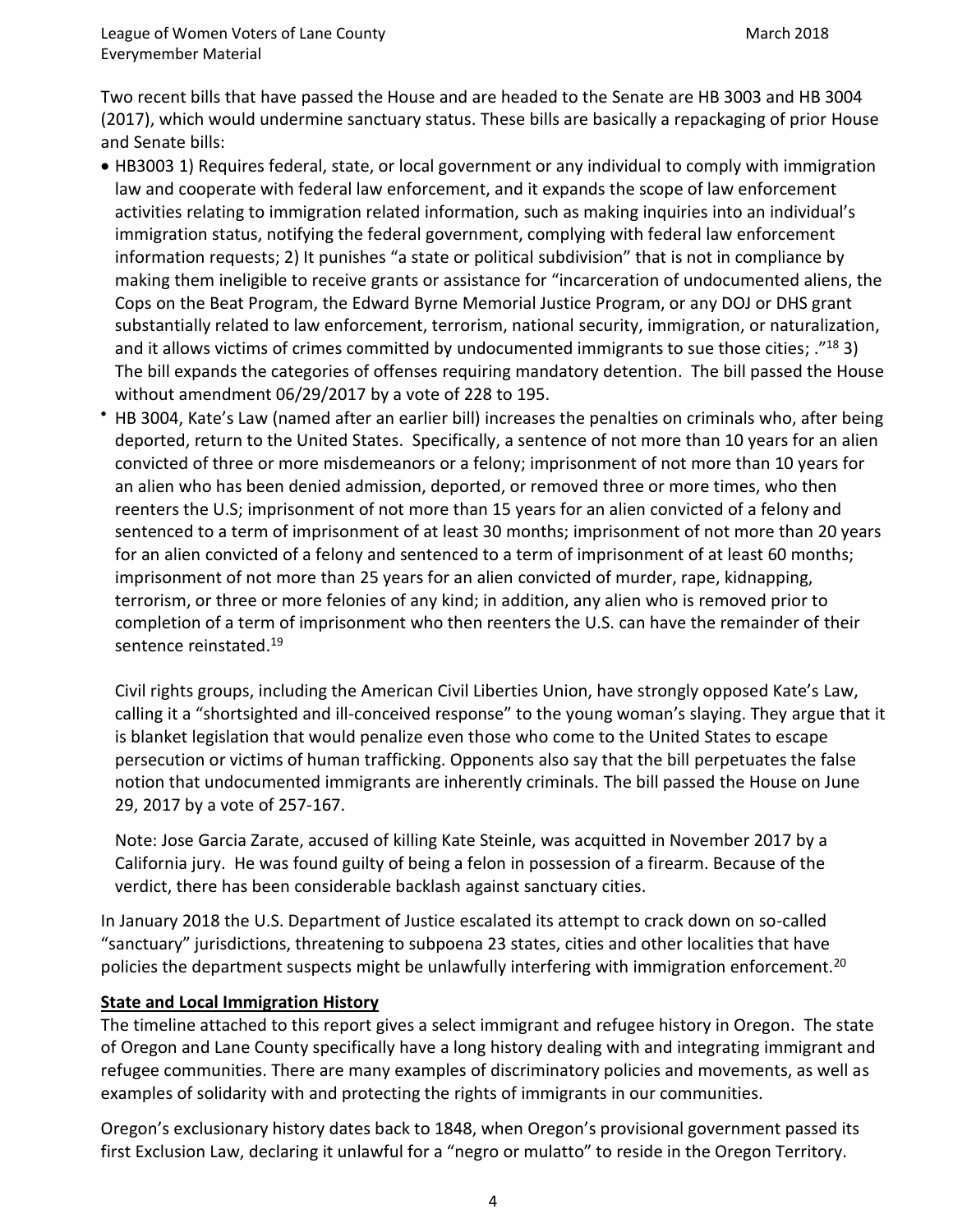League of Women Voters of Lane County March 2018 Everymember Material

Exclusionary legislation persists throughout the decades, though its targeted populations shift, depending on the tides of immigration, migration and political and economic circumstances. For example, in the late 1800s, Oregon's rail system was constructed primarily by Chinese immigrants. Chinese workers received less pay than their white counterparts, and white workers received food and shelter, while Chinese workers had to provide their own.<sup>21</sup>

In both Oregon and the United States in general, as immigrant populations increase, in large part due to the demand for cheap labor and coupled with economic hardship, anti-immigrant sentiment inevitably seems to follow. By the mid 1920s, Klan membership in Oregon was the largest per capita membership of any state, and the Klan wielded significant political clout;<sup>22</sup> the state legislature was dominated by members of the Klan, and it passed a number of restrictive laws including the Alien Land Law of 1923 that barred Japanese immigrants from owning or leasing land.<sup>23</sup> During WWII, thousands of Japanese Americans living in Oregon were interred, and, by the end of the war, hostilities toward Japanese Americans were widespread and Japanese internees lost all or most of their land holdings. <sup>24</sup>

Between 1942 and 1947, Oregon imported over 15,000 Mexicans as farm laborers, as part of the Bracero program (referring to "brazos," or helping arms or hands). However, by the 1950s, there was backlash and places throughout Oregon where Mexican farm workers and their families were concentrated were targeted. Undocumented workers were rounded up in sweeps of local farms and deported, as part of the federal military operation called Operation Wetback. Over a million undocumented Mexicans were detained nationally.<sup>25</sup>

In 1965, after decades of grassroots organizing on behalf of immigrants and other marginalized communities, locally and nationally, the federal Immigration and Nationality Act abolished the quota system for applying for citizenship and preference was given to immediate family members of immigrants and skilled workers. In Oregon, as marginalized populations gained political traction, organizations that defended their rights and political representation arose. In 1977 Willamette Valley Immigration Project (WVIP) was founded to protect and represent undocumented workers in response to an increase in Immigration and Naturalization Services (INS) raids in Oregon. As an outgrowth of WVIP, Pineros y Campesinos Unidos del Noroeste (PCUN), a farm workers union of the Northwest, was formed in 1985. When the federal Immigration Reform and Control Act was passed in 1986, PCUN helped nearly 1,300 immigrants apply for residency, and more than 23,736 Mexicans and Guatemalans received permanent residency in Oregon.<sup>26</sup>

Perhaps the most significant legislation of recent history in Oregon is the 1987 Oregon Sanctuary law, ORS 181A.820. Sponsored by Representative Rocky Barilla of Salem, the first Latino elected to the state house, the law states that "no law enforcement agency of the State of Oregon or of any political subdivision of the state shall use agency moneys, equipment or personnel for the purpose of detecting or apprehending persons whose only violation of law is that they are persons of foreign citizenship present in the U.S. in violation of federal immigrant laws."<sup>27</sup>

Despite the above protections, anti-immigrant sentiment continued to surface during the 20<sup>th</sup> century in the form of:

- Violence against immigrants by law enforcement and racist individuals and groups;
- Anti-immigrant legislation, such as the 1996 Anti-Terrorism and Effective Death Penalty Act (AEDPA) that expands the grounds for detaining and deporting immigrants for relatively minor, non-violent criminal convictions; <sup>28</sup>
- A subsequent increase in INS raids across Oregon, including raids in Lane County in 1997 and 1998 in which close to 150 immigrants were detained.<sup>29</sup>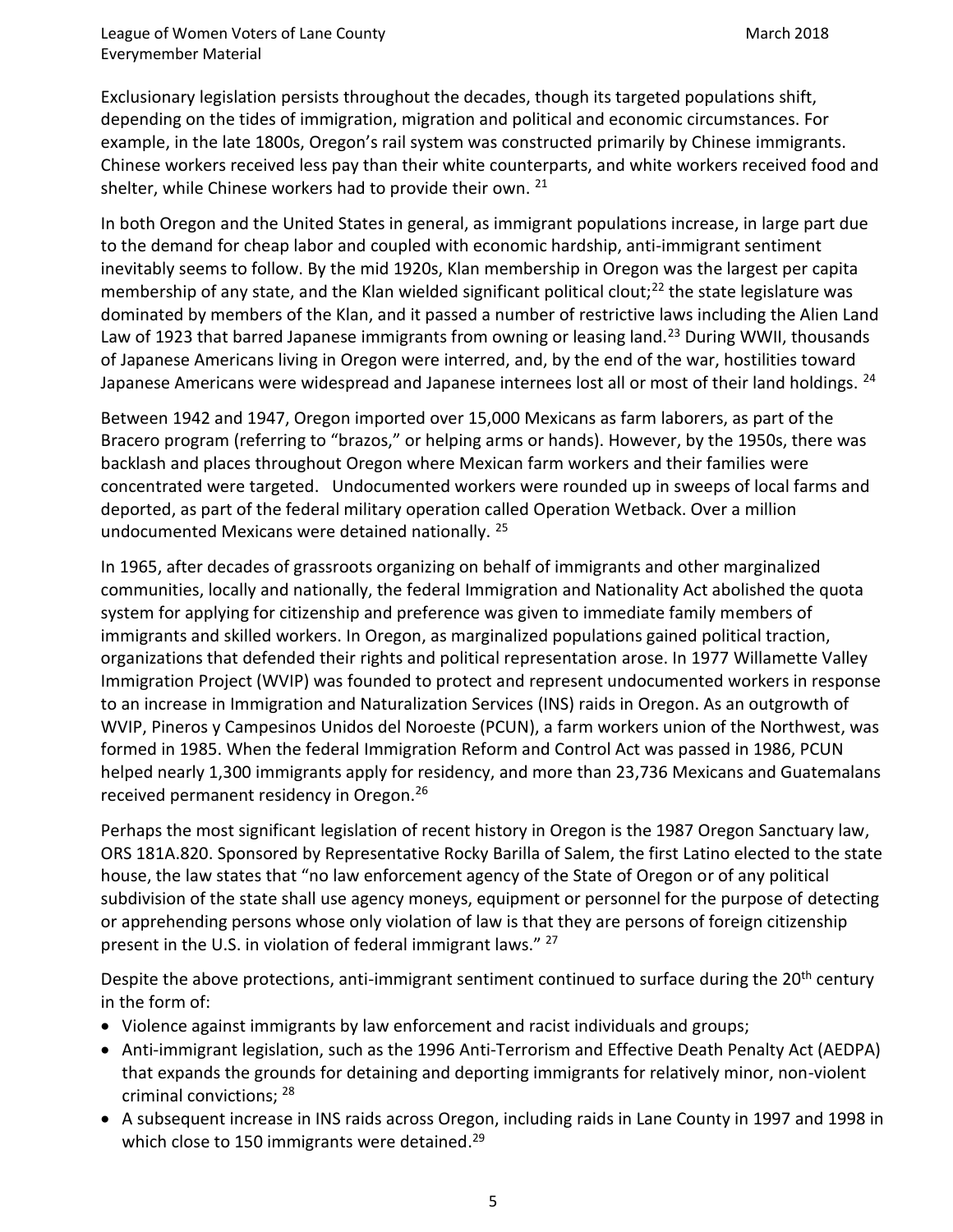# **Recent Developments in the Last Decade**

- 1) Ballot Measure 58 (2008), which would have prohibited teaching public school students in a language other than English for more than two years, was defeated.
- 2) Also in 2008, the Oregon legislature passed SB1080 that requires proof of legal status to get an Oregon driver's license. According to the ACLU of Oregon, though the legislation particularly targets immigrant communities, the restrictive requirements adversely affects citizens and non-citizens alike and creates unsafe road conditions because there are many more non-licensed and noninsured drivers on the road**.** 30
- 3) In 2013, the Oregon legislature passed SB 833: Safe Roads Act, creating a driver card for undocumented Oregonians. However, Oregonians for Immigration Reform, an anti-immigrant advocacy group with ties to white nationalist groups, received \$100,000 in out-of-state money to help collect signatures to refer the new law to voters on the November 2014 ballot, Measure 88. Oregon voters rejected Measure 88, thus revoking the driver card. Currently over 80,000 undocumented Oregonians have no legal way to renew their driver license.<sup>31</sup>
- 4) A current initiative petition, 2018-022, known as IP 22, seeks to repeal Oregon's 30-year-old sanctuary law. Sponsored by Oregon Representatives Greg Barreto, Sal Esquivel, and Mike Nearman, the ballot caption reads: "Repeals laws limiting use of state/local law enforcement resources to enforce federal immigration." The petition was approved for circulation October 11, 2017, and Oregonians for Immigration Reform are currently actively soliciting signatures. They have until July to submit the signatures required to refer it to the ballot.  $32,33$

Groups that defend the rights of all Oregonians continue to emerge. CAUSA, Oregon's statewide immigrant rights and advocacy network, was formed in 1995. In response to IP 22, CAUSA and other statewide and national partners, such as One Oregon [\(www.oneoregon.org\)](http://www.oneoregon.org/) and Forward Together (forwardtogether.org), have launched an effort called "Keep Oregon a Welcoming State" and are actively building a coalition to uphold Oregon's sanctuary law and protect immigrants in our communities who contribute to our community culturally and help keep our economy strong and who, like all Oregonians, deserve to be treated with respect and appreciation.

Locally, Lane County mirrors what is happening at a statewide and national level. After the INS raids in Lane County in 1997 and 1998, CAUSA and other local groups documented in detail its unconstitutional nature, including the abuse of power by ICE officials, as well as the economic, psychological and social impact of these raids, most notably on children and mothers, who were deprived of a father/spouse and primary breadwinner and left in a state of fear and insecurity. This comprehensive report, "La Migra INS Raid Report: A socio-economic impact study, Lane County Oregon," which enumerated close to \$100,000 in taxpayer costs for these raids, was distributed widely among local and national public officials and ICE personnel and used as part of the national campaign to stop the raids, as pressure on local ICE operatives to adhere to their tenets of conduct and legal scope of authority, and as the basis for future organizing to protect vulnerable immigrant communities.  $34,35$ 

According to Bob Bussel, founder of Integration Network for Immigrants in Lane County, "since the contentious 2016 presidential campaign and election, anti-immigrant tensions have been flared by the rhetoric, tactics and policies of the Trump administration, and many new groups and initiatives have emerged to counter these virulent influences and protect immigrant communities from attack," including:<sup>36</sup>

1) The Latinx Alliance, which was formed to provide additional support and coordination on behalf of Latinx families during the current administration. The Alliance has coordinated contributions for immigrant families in need, assembled Family Preparedness Packets to prepare families in the case of deportation, advocated for sanctuary at the local and statewide levels, and facilitated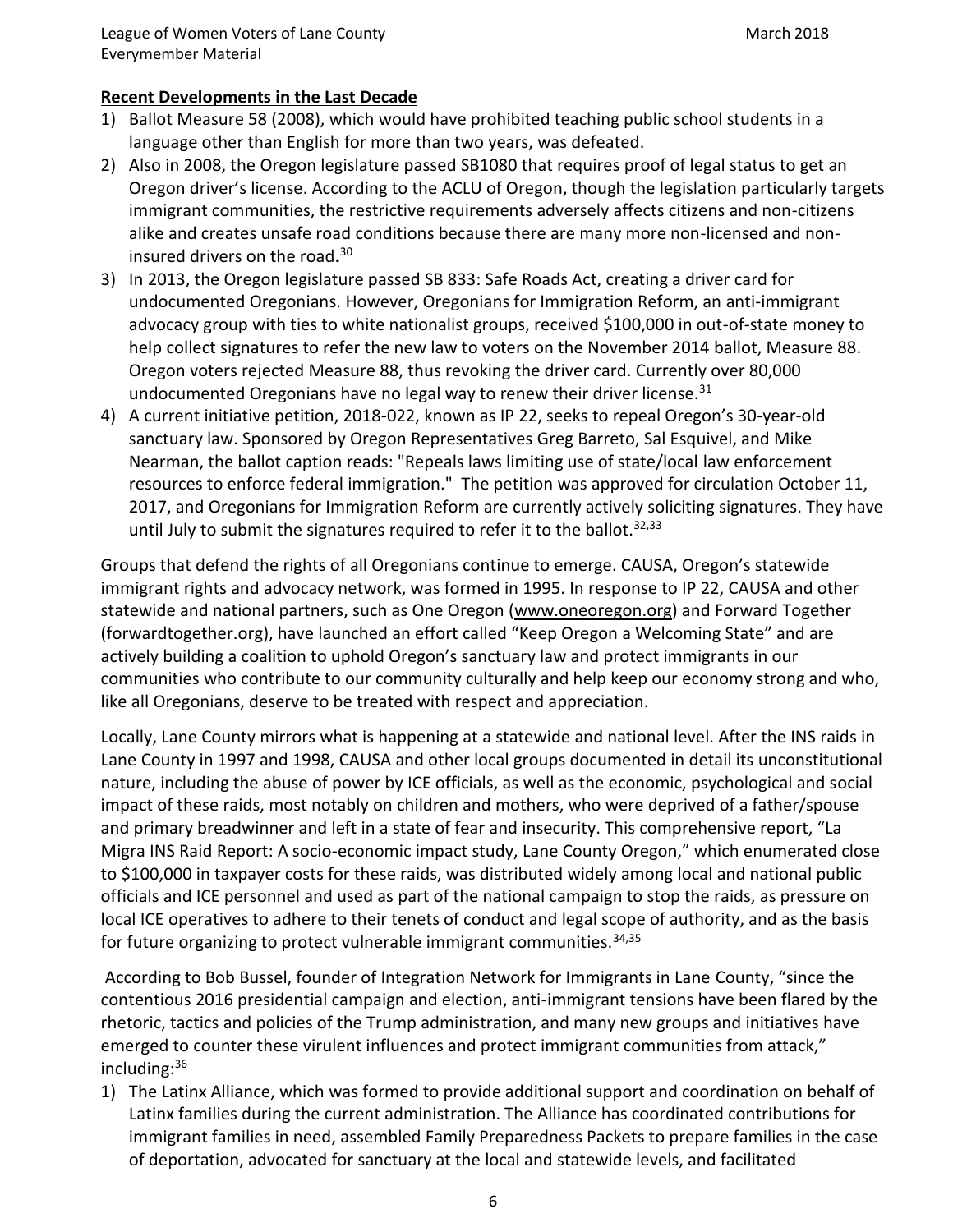community strategic planning. The Alliance meets weekly and consists of representatives from organizations that work on the front lines with Latinx families. (See the Appendix for a full list of the organizations that work with Latinx Alliance.)

- 2) A committee of the City of Eugene Human Rights Commission and interested community members was formed after the 2016 presidential election to draft an ordinance that would protect local immigrants by expanding the state sanctuary law to apply to city employees and prohibit all city employees from cooperating with federal immigration officials, unless a crime has been committed.
- 3) Friends of Sanctuary: At the first Eugene Human Rights Commission meeting after the election, a sign-up sheet was circulated and over 60 people signed up to advocate and support sanctuary in our community.<sup>37</sup> The group has continued to meet monthly and act as an ally to immigrant populations.
- 4) Sanctuary or inclusivity ordinances and resolutions were passed at the following institutions: University of Oregon in November 2016,<sup>38</sup> Lane Community College in February 2017,<sup>39</sup> Bethel School District in February 2017, 4J School District in February 2017,<sup>40</sup> City of Eugene in March 2017,<sup>41</sup> Oregon Department of Education in March 2017,<sup>42</sup> Springfield School District in April 2017, <sup>43</sup> South Lane School District in April 2017, Lane County Board of Commissioners in July 2017<sup>44</sup>, and Marcola School District (in process).
- 5) On the state level on February 2, 2017, Governor Kate Brown issued executive order #17-04: Renewing Oregon's Commitment to Protecting its Immigrant, Refugee, and Religious-Minority Residents. Oregon's sanctuary law bans state and local law enforcement agencies from detaining anyone solely on the basis of an immigration violation. Brown's order expanded that ban to include all state agencies, not just law enforcement. Its statement of policy reads, "It is the policy of this State that Oregon be an inclusive jurisdiction that embraces, celebrates, and welcomes its immigrant and refugee residents and recognizes their contributions to the collective prosperity of all Oregonians."45,46

This action was followed in July 2017 by the passage of HB 3464 which authorizes public bodies to decline to disclose information about a person's citizenship or immigration status unless required by state or federal law or other circumstances, such as when determining benefit eligibility. The bill also directs the attorney general to create policies intended to limit immigration enforcement at public schools, public health facilities, courthouses, public shelters and other public facilities. Proponents of the bill said the bill is about "making people feel safe." "What we're talking about here is a very simple situation. That is to allow all Oregonians to have the same rights, and to not be struggling when they decide to go to school to not give their address, or tell how many parents are in their homes because they're afraid if they do they can end up coming home and finding no parents there," said Democratic Sen. Lew Frederick. The bill was signed into law on August 15, 2017. 47

- 6) The Immigration committee of SURJ (Showing Up for Racial Justice), in partnership with CALC (Community Alliance of Lane County), initiated the revitalization of CALC's 1996 We Are Neighbors photography exhibit, featuring immigrants living in Lane County. The exhibit premiered in May 2017 at the Springfield Museum and is now a traveling exhibit.<sup>48</sup>
- 7) CALC also produced a new play entitled *Now I Am Your Neighbor* that tells the true stories of resilience and courage of Lane County immigrants, including some of the most marginalized populations, DREAMers, undocumented immigrants, Syrian refugees, and Muslims. The play premiered in September 2017 with two encore performances in October and November, all to soldout audiences. A shorter version of the play will be available to be produced at schools, churches and other public events in February 2018.<sup>49</sup>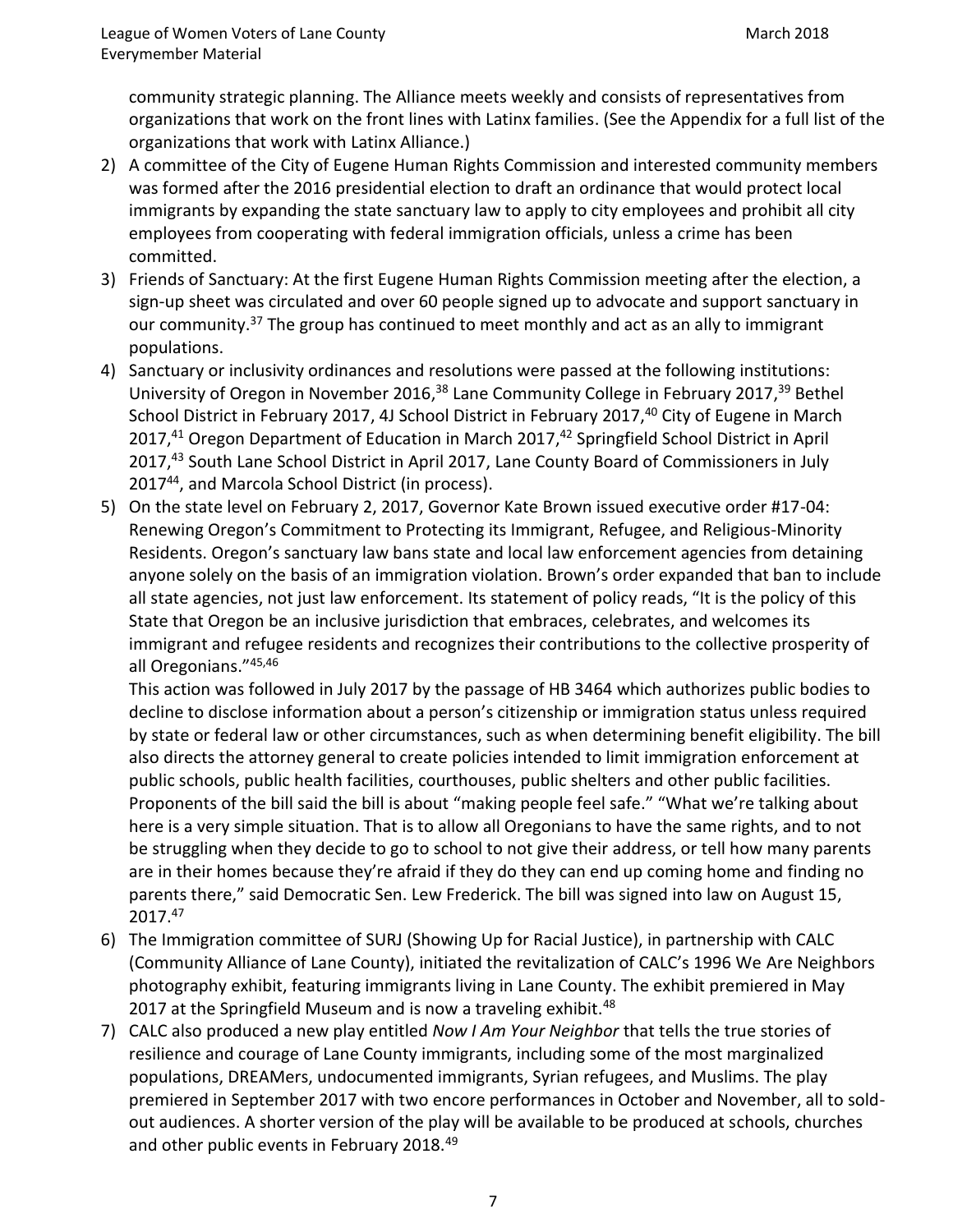- 8) An immigration committee was formed at Temple Beth Israel and has been an active participant in the projects of the Latinx Alliance.
- 9) A recent initiative of Integration Network for Immigrants in Lane County (IN) is an educational outreach to groups in the community about the politics, history, and cultural dimensions of immigration, including the contributions of immigrants, reasons why immigrants enter the U.S. without authorization and the need for comprehensive immigration reform and a legal pathway to citizenship for undocumented immigrants.<sup>50</sup>
- 10) Trainings at the Center for Legal Defense Center (CLDC) in Know your Rights for immigrants and allies.<sup>51</sup>
- 11) Periodic presentations organized by local groups and agencies about keeping all our residents safe. For example, on 12/6/17, the City of Eugene held a bilingual question & answer session with multiple city departments including the police, fire, and human rights offices, in an effort to raise awareness about public safety in Eugene.
- 12) The beginnings of local involvement in direct aid to refugees from the Syrian conflict began officially in April 2016, with Eugene's designation as a "Remote Resettlement Site" for refugees through the efforts of Catholic Community Services in Springfield. A new regional committee was formed – the Refugee Resettlement Coalition of Lane County (RRCLC). Catholic Community Services (CCS) was asked to take on the program by a national Catholic organization. Other faithbased organizations, including the Jewish Federation of Lane County, the First Congregational United Church of Christ, St. Mary's Episcopal Church and the Unitarian Universalist Church in Eugene are involved.<sup>52</sup>
- 13) As of May 2016, the Catholic Community Services' director announced that a total of 10 people from three families were to arrive within the next two months in Eugene. Each family had a relative living in Eugene and had requested resettlement here. Their planned arrival came after up to 24 months of vetting by the U.S. State Department. Over the last 40 years, the U.S. has generally accepted 50,000-100,000 refugees yearly. (Refugees are different from those seeking asylum in that they are accepted into the country as refugees, whereas those seeking asylum have come through their own means.)<sup>53</sup>

The Unitarian Universalist (UU) Church of Eugene's Refugee Sanctuary Project was initiated in January 2016 in response to the Syrian refugee crisis. The focus of the group was to find ways to render direct aid to refugees, to combat Islamaphobia, and to develop programming designed to educate the Unitarian (UU) congregation and the community at large about refugees and immigration. The UU Sanctuary Project has been a community participant in RRCLC from the earliest stages as the Coalition developed.

As our current administration has effectively closed the doors to entry of new refugee arrivals in our area, the RRCLC has likewise scaled back and retooled to focus their work with asylum seekers already living in our area. They are setting up trainings for individuals who want to work with applicants in processing paperwork and accessing resources.

# **One Family's Story**

In late fall 2016, Unitarians were alerted to the situation of a local Syrian Kurdish asylee, I.S. (who asks not to use his name for security reasons). His story is compelling, dramatic and illustrative of the courage and determination refugees demonstrate to reach sanctuary in the United States. He and his family had fled the violence in Syria and lived in Dubai as guest workers. His employer moved him to a job in California, and he had to leave his wife and two children temporarily in Dubai. I.S. applied for and was granted asylum in California. As immediate family of an asylee, his wife and children should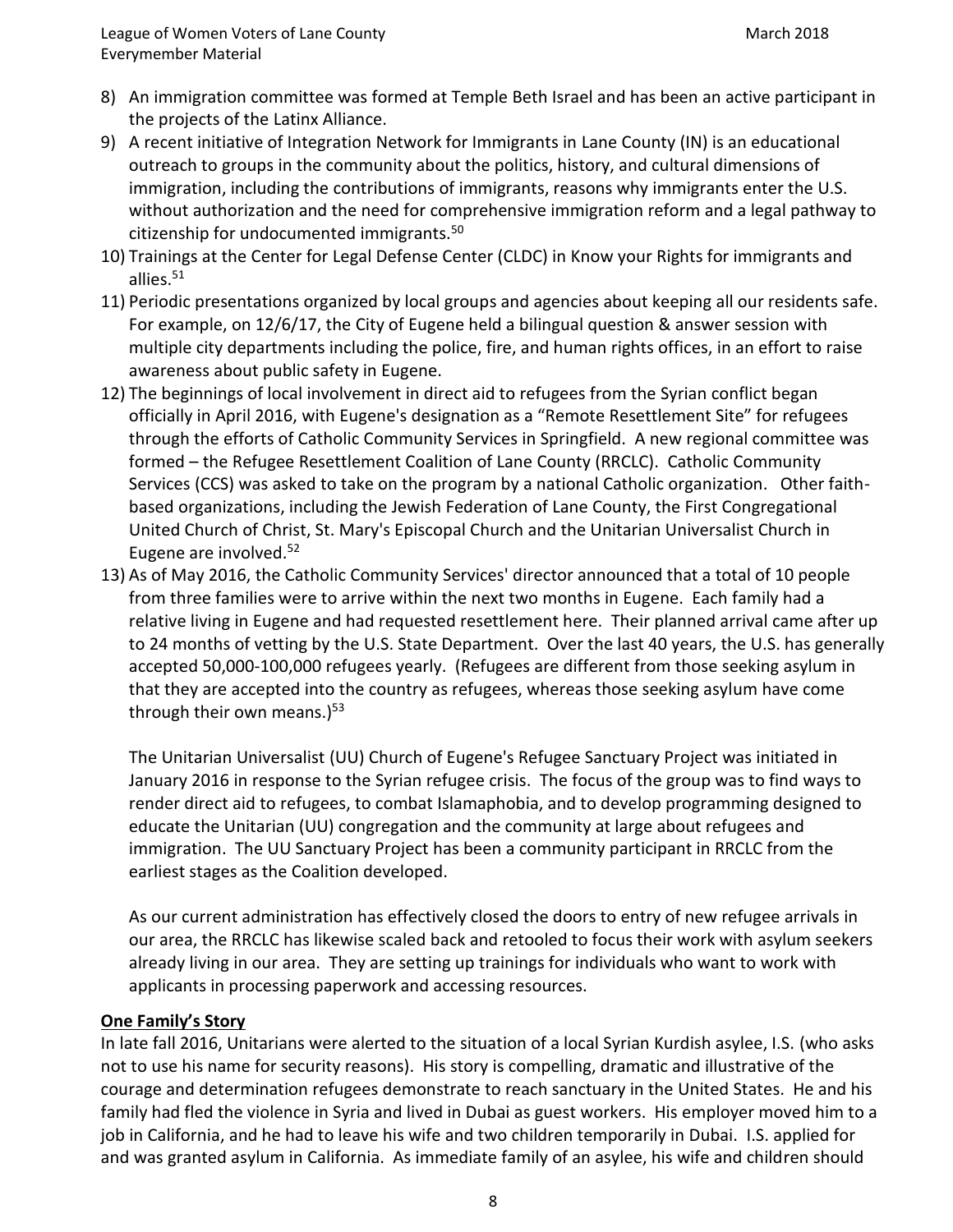have been allowed to join him in the United States. But red tape snarls kept them in Dubai. I.S. was then laid off his job and moved to Oregon looking for employment.

When the UU Refugee Sanctuary group met him, I.S. was working as temp labor, sending all his money to his family, and sleeping on a couch at the Eugene Islamic Center. The UU group invited him to come to a meeting and tell his story. The group decided that, since he was an asylee and could not qualify for assistance through CCS and RRCLC, the UU group would dedicate time, talent, energy and funds toward helping I.S. with his many pressing needs: housing, permanent employment, medical appointments and insurance, auto insurance, green card application, legal assistance. Most critically, the group began to work with the U.S. consulate in Abu Dhabi to get visas for his family.

The paperwork was still pending when the first "Muslim ban" by the current administration took effect. I.S. was coping with his wife's increasing panic as the family's status in the United Arab Emirates expired and the window of opportunity to come to the U.S. began to narrow. As many will recall, the window closed, reopened, closed and reopened. Then, suddenly the visas were issued. At short notice the UU group coordinated plane reservations from Dubai, largely funded by donations from the Eugene Islamic Center, and I.S.'s wife and children arrived in this country in mid-April 2017.

At present, I.S. and his family are at home in a Eugene apartment; his children are in school; their medical and dental needs have been met; they are lively, playful and speaking English without an accent. Their mother has been continuously enrolled at LCC's English as a Second Language (ESL) program. She has her learner's permit to drive and is speaking English. I.S. has been promoted in his place of employment, is looking for opportunities for advancement and hopes to buy a house. They have formed close bonds with members of the UU Refugee Sanctuary group. UU group members have continued to help the family with transportation, ESL classroom assistance and tutoring.<sup>54</sup>

## **Discussion Questions**

- 1. Should we provide sanctuary for undocumented immigrants?
- 2. What do you think of the petition initiative to repeal Oregon's sanctuary law? (page 6)
- 3. What might be the impact of federal defunding of sanctuary cities?
- 4. What steps can we take to combat anti-immigrant and anti-sanctuary sentiment?
- 5. Since Oregon has had a sanctuary law since 1987, why are local jurisdictions passing sanctuary ordinances?
- 6. What surprised you about the immigrant history of Oregon?

Thank you to the following individuals who contributed to and/or reviewed this paper: Guadalupe Quinn, coordinator, GLAD (Grupo Latino de Accion Directa); Raquel Hecht, local immigration attorney; Bob Bussel, coordinator, Integration Network for Immigrants in Lane County; and Joel Garcia Iboa, coordinator, CAUSA.

[Material prepared by Sharon Amasha, Pat Bitner, Therese Picado, and Susan Tavakolian. December 2017]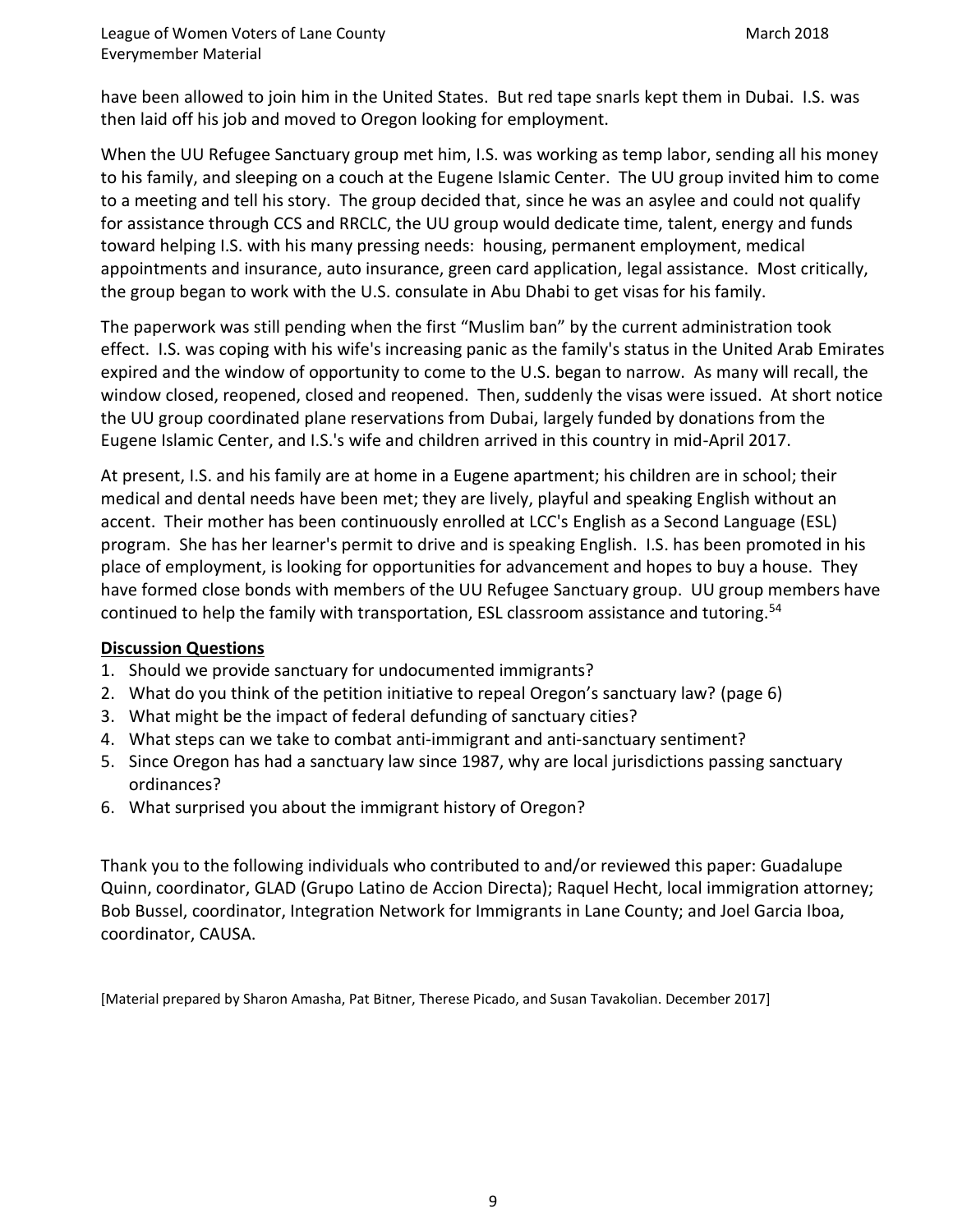## Appendix

#### **GLOSSARY**

**Deferred Action for Childhood Arrivals (DACA)** is an executive order issued by President Obama in June 2012 and rescinded by President Trump in September 2017. Under DACA, 800,000 young people, known as **DREAMers** and brought to the U.S. as children, have been able to study, work and drive legally. 11,000 young Oregonians are DACA recipients. To qualify, they must have been in school or have graduated, be in the military or honorably discharged, and have clean criminal records. Unless Congress renews or replaces DACA, all DACA recipients will be subject to deportation when their two-year authorization expires. 318,000 will lose their status by January 2019.

**Detainers** are requests ICE to hold individuals who would otherwise be released following an arrest or court appearance. ICE's use of detainers to imprison people without due process and, in many cases, without probable cause of any violation has raised serious constitutional concerns.

**IP 22** (Initiative Petition 22) is proposed by **Oregonians for Immigration Reform**, an organization that has deep ties with white nationalist groups, locally, regionally and nationally, and seeks to dismantle Oregon's 30-year old sanctuary law. Through a concerted and well-funded campaign, the petition's sponsors hope to get this antiimmigrant measure on the ballot in 2018.

**Immigration and Naturalization Services (INS)** was dissolved in 2003, when most of its functions were absorbed by the Department of Homeland Security, following the terrorist attacks of 9/11/01, and transferred to three new entities – **U.S. Citizenship and Immigration Services (USCIS), U.S. Immigration and Customs Enforcement (ICE)**, and **U.S. Customs and Border Protection (CBP). ICE** is the agency most cited in the news regarding raids of undocumented immigrants.

**MYTHS AND FACTS ABOUT IMMIGRATION** (based on *They Take Our Jobs* by Aviva Chomsky, updated by Kate Gessert with information from American Friends Service Committee, Anti-Defamation League, U.S. Chamber of Commerce, and others)

## **1. MYTH: Immigrants take American jobs.**

**FACT:** Immigrants typically do not compete for jobs with native-born workers. Rather than taking jobs from others, *they create jobs* by purchasing goods and services and starting small businesses, and states with high immigrant populations have lower unemployment rates. Corporations relocating in pursuit of cheap, vulnerable workers are the real job-stealers.

#### **2. MYTH: Immigrants are a drain on the economy.**

**FACT:** Immigrants, both legal and undocumented, contribute greatly to the U.S. economy, as workers, taxpayers, entrepreneurs and consumers. They pay more in taxes than they receive in services and help to shore up Medicare and Social Security, for which undocumented immigrants are not eligible. Deporting large numbers of immigrants would be a disaster for our economy. The U.S. workforce is aging. Agriculture, construction, health care and hospitality would struggle to find enough workers. For example, Texas and Florida will depend heavily on immigrants to re-build after the hurricanes. 30% of construction workers in Florida are immigrants, 40% in Texas. If DACA is not restored, healthcare will suffer; 20% of DACA recipients have careers in healthcare.

## **3. MYTH: The rules apply to everyone, so new immigrants need to follow them just as immigrants in the past did. Why don't they just get in line?**

**FACT:** "The rules" generally refer to conditions permitting open immigration of white Europeans from 1880 to World War I. "The rules" have always been different for people of color—African or Asian, or people from Mexico and Central and Latin America. Immigrants enter the U.S. without authorization because, without immigration reform, *for many there is simply no legal way to come.* U.S. law provides legal entry for family reunification, employment, and for refugees, as well as various temporary visas. All immigration categories, however, have complex requirements, subject to quotas and fraught with politics. There is a long waiting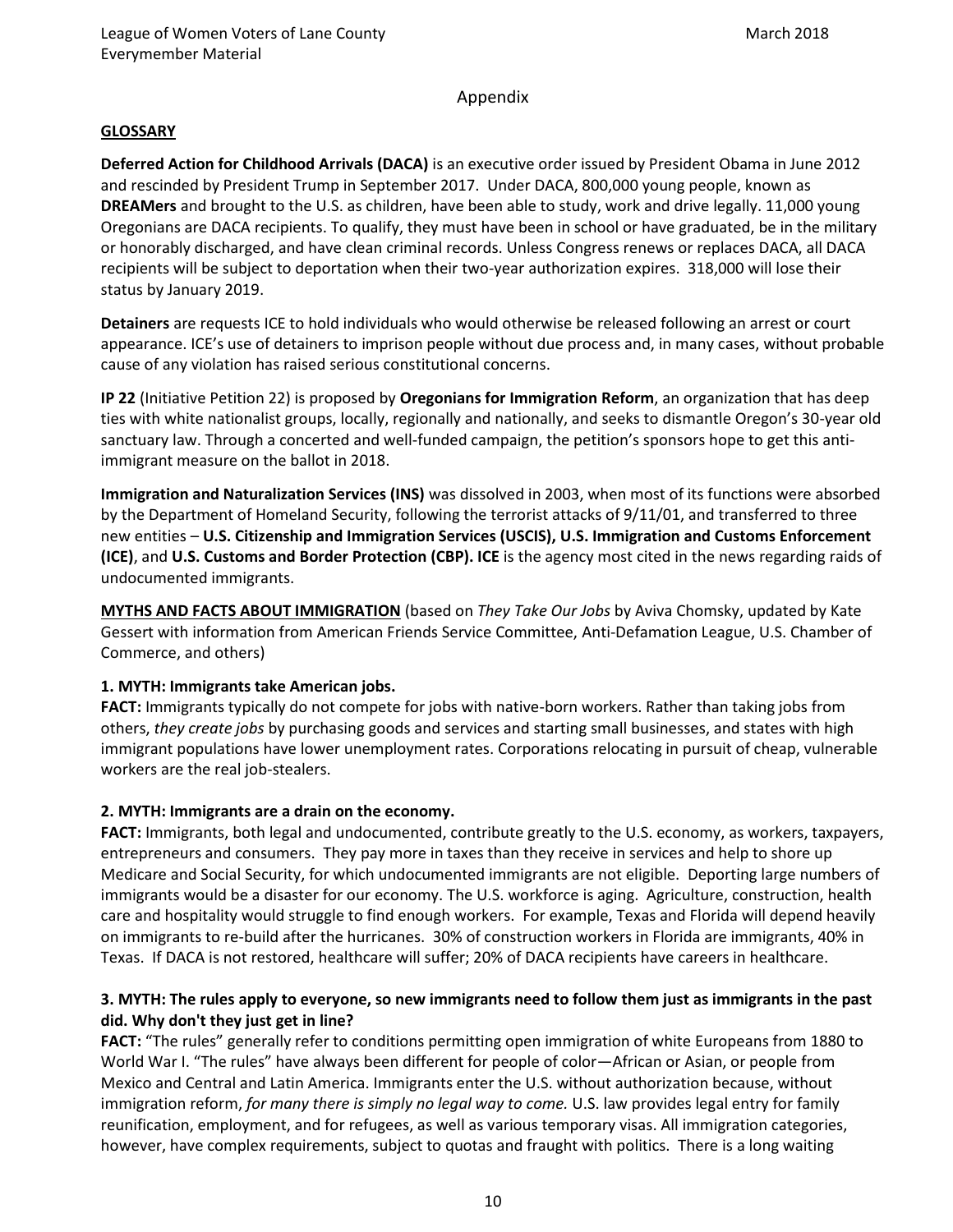period, often 7-20 years, even for those who meet all requirements and have a fiscal sponsor. People fleeing economic oppression and violence are not usually granted refugee status or asylum; their only option is to risk their lives entering the U.S. without documentation.

## **4. MYTH: The country is being overrun by illegal immigrants.**

**FACT:** Only 5% of all workers in the U.S., approximately 3.4% of the population, are undocumented immigrants; they constitute 26% of workers in agriculture, 19% in cleaning and building maintenance, 15% in construction, 11% in food preparation, and 9% in production. (Pew Research Center, 2014.)

## **5. MYTH: The U.S. has a generous refugee policy.**

**FACT:** A large majority of the 3 million + refugees admitted to the U.S. since 1975 have been from just three countries: Vietnam, the Soviet Union, and Cuba. For the U.S., "refugee" has often meant "refugee from Communism."

## **6. MYTH: Today's immigrants are not learning English; bi-lingual education doesn't work.**

**FACT:** Today's Spanish-speaking immigrants are learning English just as fast or faster than earlier generations of European immigrants did; they are also retaining their native languages, sometimes at higher rates than Europeans did. Research shows that developing academic skills in students' native languages supports their acquiring English and strengthens their understanding of the world.

## **7. MYTH: We need to protect our borders to prevent terrorists from entering the country.**

**FACT:** Most of the 9/11 hijackers were in the U.S. on legal visas. Most convicted terrorists are U.S. citizens.

**8. MYTH: Public figures have claimed that immigrants are "killers" and "rapists," bringing crime to the U.S. FACT:** Study after study has shown that immigrants — regardless of where they are from, what immigration status they hold, and how much education they have completed — are less likely than native-born U.S. citizens to commit crimes or become incarcerated.

## **STAY INFORMED**

- National Immigration Forum Weekly updates available through [media@immigrationforum.org](mailto:media@immigrationforum.org)
- American Immigration Council Fact sheets at americanimmigrationcouncil.org. Text 51555 for alerts.
- CAUSA Oregon's statewide immigration network. Email [joel@causaoregon.edu](mailto:joel@causaoregon.edu) to get on CAUSA's email list.
- Integration Network for Immigrants in Lane County (IN) meets monthly. Contact [bussel@uoregon.edu.](mailto:bussel@uoregon.edu)

## **WAYS TO HELP**

- **1**. Urge Congress to pass a "clean" **Dream Act** to provide a pathway to citizenship for undocumented youth, without funds for increased immigration enforcement or a border wall.
- **2. Oppose IP22**, the pending anti-immigrant ballot measure, which would overturn Oregon's longstanding sanctuary law. Join the campaign "Keep Oregon a Welcoming State" at www.oneoregon.org/take-action.
- **3.** Support immigrant-led organizations. **LatinX Alliance** is a local coalition. For more information, email info@centrolatinoamericano.org.
- **4.** Find venues for CALC's *We Are Neighbors* **photo exhibit** (emai[l eheilbrun@gmail.com\)](mailto:eheilbrun@gmail.com) and a short version of our *Now I Am Your Neighbor* **play** (email therese@picadocurtis.net)*,* available for classes, congregations, and public events beginning in February 2018.
- **5.** Support the **Refugee Resettlement Coalition**[, www.ccslc.org/get-involved-with-the-refugee-program.](http://www.ccslc.org/get-involved-with-the-refugee-program) Join the email list a[t refugee@ccslc.org.](mailto:refugee@ccslc.org)

The following organizations work with the Latinx Alliance:

• Downtown Languages (https://downtownlanguages.org) provides language literacy and other educational programs for immigrants.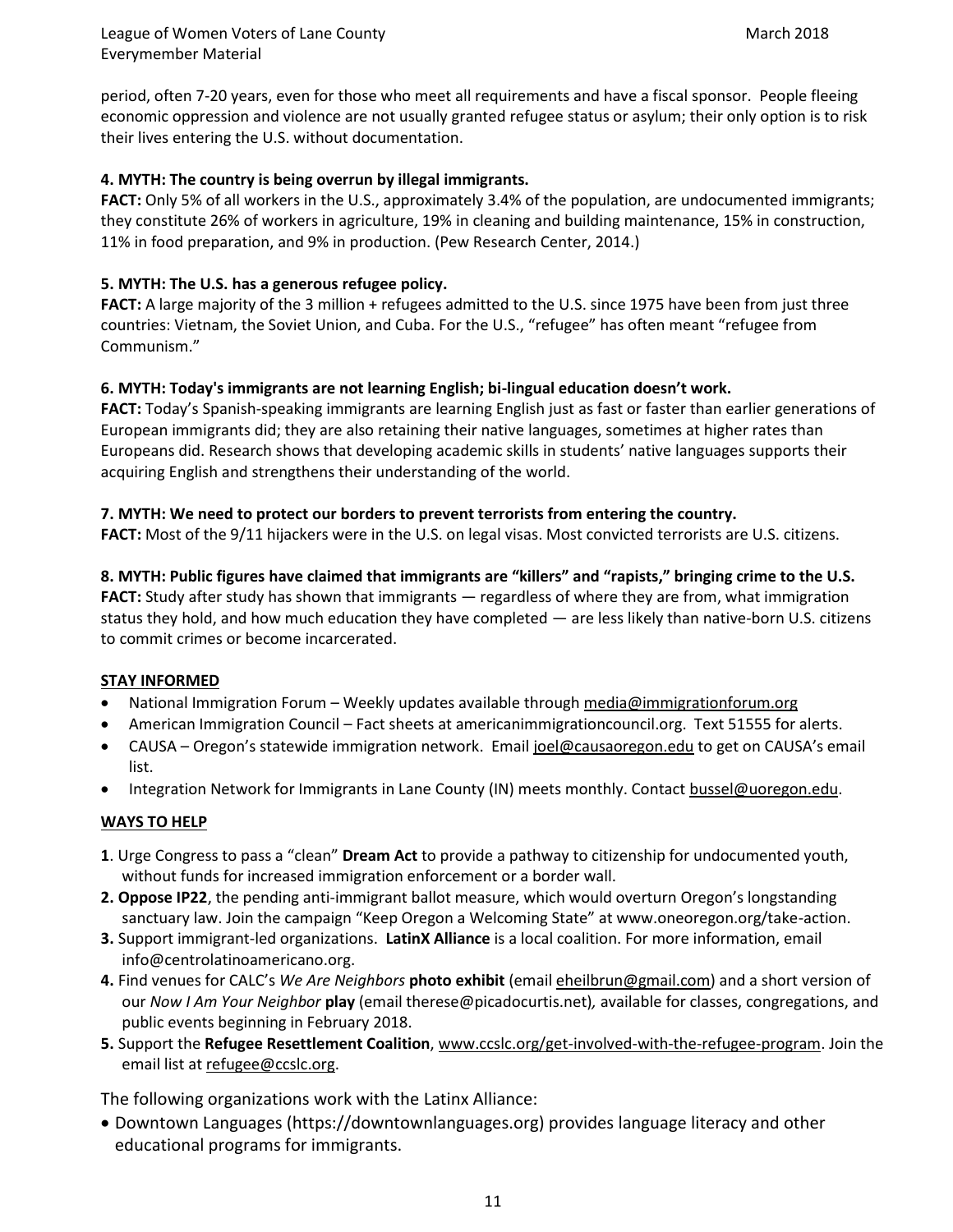- Grupo Latino de Accion Directa (GLAD) is an independent, non-partisan direct action advocacy group. Contact: https://www.facebook.com/latinocommunityactiongroup.
- Huerto de la Familia (https://huertodelafamilia.org) offers community gardening and organic farming business education for Latino families.
- Lane County Migrant Education (http://www.lesd.k12.or.us/mep/) is a project of Lane Education Service District supporting high quality education programs for migratory children.
- Centro Latino Americano (http://centrolatinoamericano.org) offers direct social services to Latino families in need.
- Catholic Community Services (http://www.ccslc.org/what-we-do/creating-hope-fortomorrow/immigration-legal-services/) offers immigrant families access to affordable legal counsel, as well as refugee resettlement support.
- 4J and Bethel school districts
- CAUSA (www.causaoregon.org) advocates for Latino immigrants and their families in Oregon. Currently, they are building a coalition to oppose Initiative Petition 22, the pending anti-immigrant ballot measure, which would overturn Oregon's long-standing inclusivity law. Volunteer to staff phone banks and speak out against this measure. Sign up by emailing joel@causaoregon.edu.
- Integration Network for Immigrants in Lane County (sign up for mailing list at jjsmith@uoregon.edu) is a broad alliance of community groups committed to supporting successful immigrant integration. The group meets monthly at 9 a.m. on the third Wednesday at Springfield School District administrative building.

[References are available in the online version of the Sanctuary Cities Everymember material at the League of Women Voters of Lane County website: lwvlc.org.]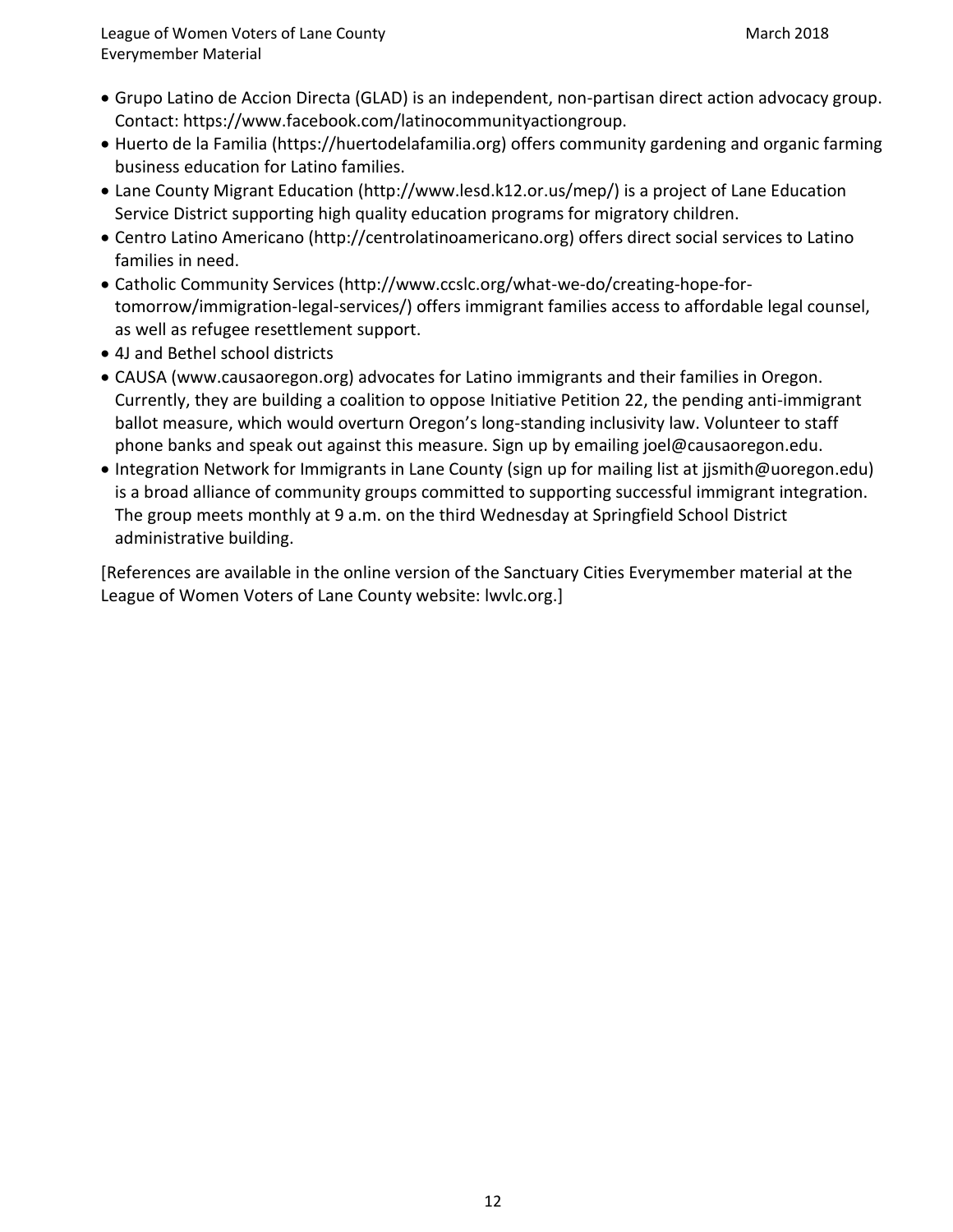

# HANDOUT **A Select Immigrant and Refugee History of Oregon**

*This is a select timeline of Oregon history, focused specifically on immigrant and refugee communities. Please note that you'll see language in the timeline that pulls from the existing laws and policies that were on the books. We've used that language word for word to remind all of us of the historical context and how communities of color were viewed.*

 **1848 Exclusion Law.** Oregon's provisional government passes its first Exclusion Law. The law declares it unlawful for any "negro or mulatto" to reside in the Oregon Territory.

**1850 Oregon Trail.** Congress passes the Oregon Land Donation Act. Land is granted to every "white settler or occupant of the public lands, American half-breed Indians included, above the age of 18 years, being a citizen of the United States, or having made a declaration according to law of his intention to become a citizen." The law explicitly excludes Blacks and Hawaiians. By the time the Donation Land Act expires in 1885, approximately 30,000 White immigrants have entered the Oregon Territory, claiming more than 2.5 million acres of land. In the decade between 1850 and 1860, Oregon's population grows by more than 500%[.1](#page-15-0)

 **1862 Color Tax.** Oregon adopts a law requiring all Black people, Chinese, Hawaiians and "mulattos" residing in Oregon pay an annual tax of \$5. If they can't pay, the state can force them into service maintaining roads for 50 cents a day.<sup>2</sup>

 **1868 14th and 15th Amendments.** Post U.S. Civil War, Congress passes the 14th Amendment (citizenship and equal protection under the law) and the 15th Amendment (gives Black men the right to vote). Oregon is one of six states to refuse to ratify the 15th Amendment, only ratifying it in 1959 and the 14th Amendment in 1973.

 **1884 Oregon Railroads.** The Oregon statewide railroad system is completed, connecting all regions of the state. Of the Central Pacific railroad's 13,500 employees, 12,000 were Chinese immigrants. Chinese immigrant workers receive \$26 to \$35 a month for a 12-hour day and 6-day work-week, and have to provide their own food and tents. White workers receive about \$35 a month and are furnished with food and shelter.

 **1888 Deep Creek Massacre.** As many as thirty-four Chinese gold miners are ambushed and murdered by a gang of horse thieves and schoolboys from Wallowa County in Hells Canyon. One of the murderers confesses and turns state's evidence against the others. But at the trial in Enterprise, three men are acquitted of murder. Only in 2012 is a marker installed at the site.<sup>3</sup>

**Early 1900s Latino workers in Oregon.** Just before World War I, the Oregon Railroad and Navigation Company, Union Pacific Railroad, and Oregon Short Line recruit Mexicans to work as laborers. In addition, Southern Pacific Railroad has extensive lines in western Oregon, hiring Mexican laborers to work in maintenance section gangs. The 1920 Oregon Census places the number of "foreign born" Mexicans at 569[.4](#page-15-3)

**1920s Klan on the rise.** By the mid 1920s, Klan membership is estimated at nearly 35,000,<sup>5</sup> the largest per capita membership of any state[.6](#page-15-5) Additionally, numerous KKK sympathizers are not official members, but supportive of Klan positions. The KKK is so prevalent that politicians cater to and court their votes. From 1922 to 1926, Governor Walter M. Pierce is overtly supported by the Klan and he promotes the Klan's agenda in Oregon. Portland's Mayor George Luis Blake is photographed with members of the KKK, who are wearing hoods[.7](#page-15-6)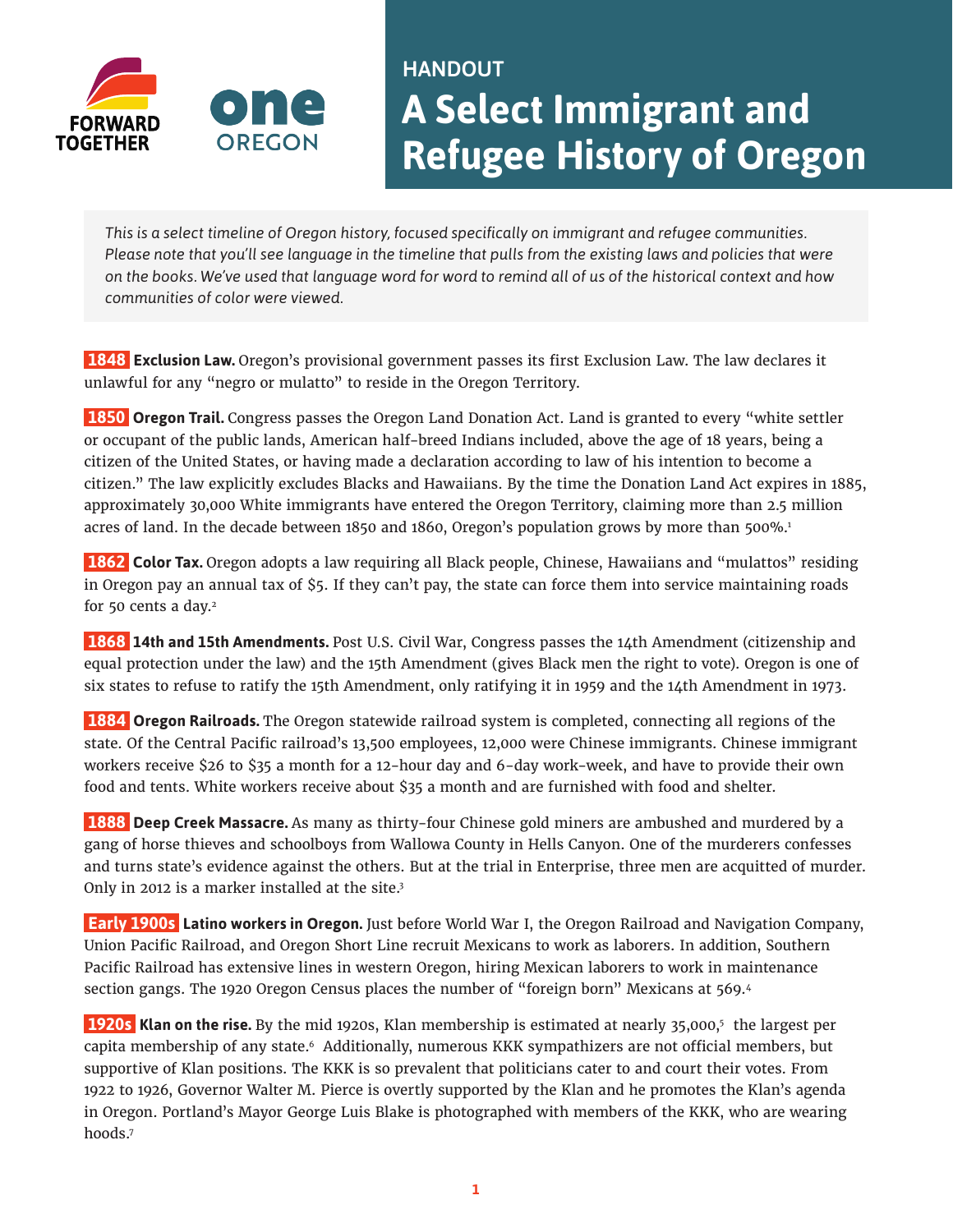**1923 Alien Land Law.** The Oregon state legislature, dominated by members of the Klan, passes a number of restrictive laws. The Alien Land Law bars Japanese immigrants from owning or leasing land. The Oregon Business Restriction Law allows cities to refuse business licenses to Japanese immigrants[.8](#page-15-7)

 **1923 U.S. v. Bhagat Singh Thind.** Indian immigrant and WWI veteran Bhagat Singh Thind is denied U.S. citizenship. The U.S. Supreme Court unanimously rules that Thind cannot become a naturalized citizen because he doesn't qualify under the "common man's" (aka White people's) definition of "White." Thind had worked in an Oregon lumber mill during summer vacations and applied for his citizenship in Oregon in 1920.<sup>9</sup>

 **1927 Black Suffrage in OR Constitution.** The Oregon State Constitution is finally amended to remove a clause denying Black people the right to vote and eliminating restrictions that discriminate against Black and Chinese voters.<sup>[10](#page-15-9)</sup>

 **1942 Executive Order 9066.** After the attack on Pearl Harbor, President Roosevelt signs Executive Order 9066, authorizing the building of "relocation camps" for Japanese Americans living along the Pacific Coast. More than 4,000 Japanese Americans from Portland are sent to internment camps, two-thirds being American citizens. The Portland Expo Center (at the time, the Pacific International Livestock Expo) is used as a staging facility for metro area internees.

 **1945 Hostility to return of Japanese internees.** Oregon House passes Joint Memorial 9 urging President Roosevelt to "prevent the return of said Japanese aliens and said citizens of Japanese extraction to the west coast states for the duration of the present war with Japan." In Hood River, almost every store displays a "No Japs Allowed" placard in their window. Former Oregon governor Walter Pierce, speaking for many, says, "We should never be satisfied until every last Jap has been run out of [the] United States and our Constitution changed so they can never get back." By the time the war ends, Japanese internees hold title to only 25% of the land they had held prior to internment.<sup>11</sup>

 **1943–1947 Bracero Program in Oregon.** Under a wartime agreement between Mexico and the United States, Oregon imports over 15,000 laborers from Mexico between 1942 and 1947 using the Mexican Farm Labor Program (MFLP) or Bracero program (referring to brazos, arms or helping hands).<sup>12</sup>

 **1950 Operation Wetback in Oregon.** During the 1950s, Operation Wetback is a federal military operation that rounds up a million undocumented Mexicans for deportation. In Oregon, "the city of Woodburn and other places where Mexican workers live were punctuated by the presence of sweeps through local farms and roads that picked up undocumented workers."<sup>13</sup>

 **1965 Immigration Act.** The Immigration Act of 1965 abolished the quota system based on national origin. The Act eliminated the use of national-origin quotas, under which the overwhelming majority of immigrant visas were set aside for people coming from northern and western Europe.

 **1973 Colegio Cesar Chavez founded.** Colegio Cesar Chavez, the only independent, accredited, degree-granting institution for Latinos in the country, is established in Mt. Angel.

 **1985 PCUN forms.** WVIP agrees to format of a labor union, founding Piñeros y Campesinos Unidos del Noroeste. Following the Immigration Reform and Control Act (IRCA) of 1986, PCUN helps nearly 1,300 immigrants apply for residency. More than 23,736 Mexicans and Guatemalans receive permanent residency under the IRCA[.14](#page-15-13)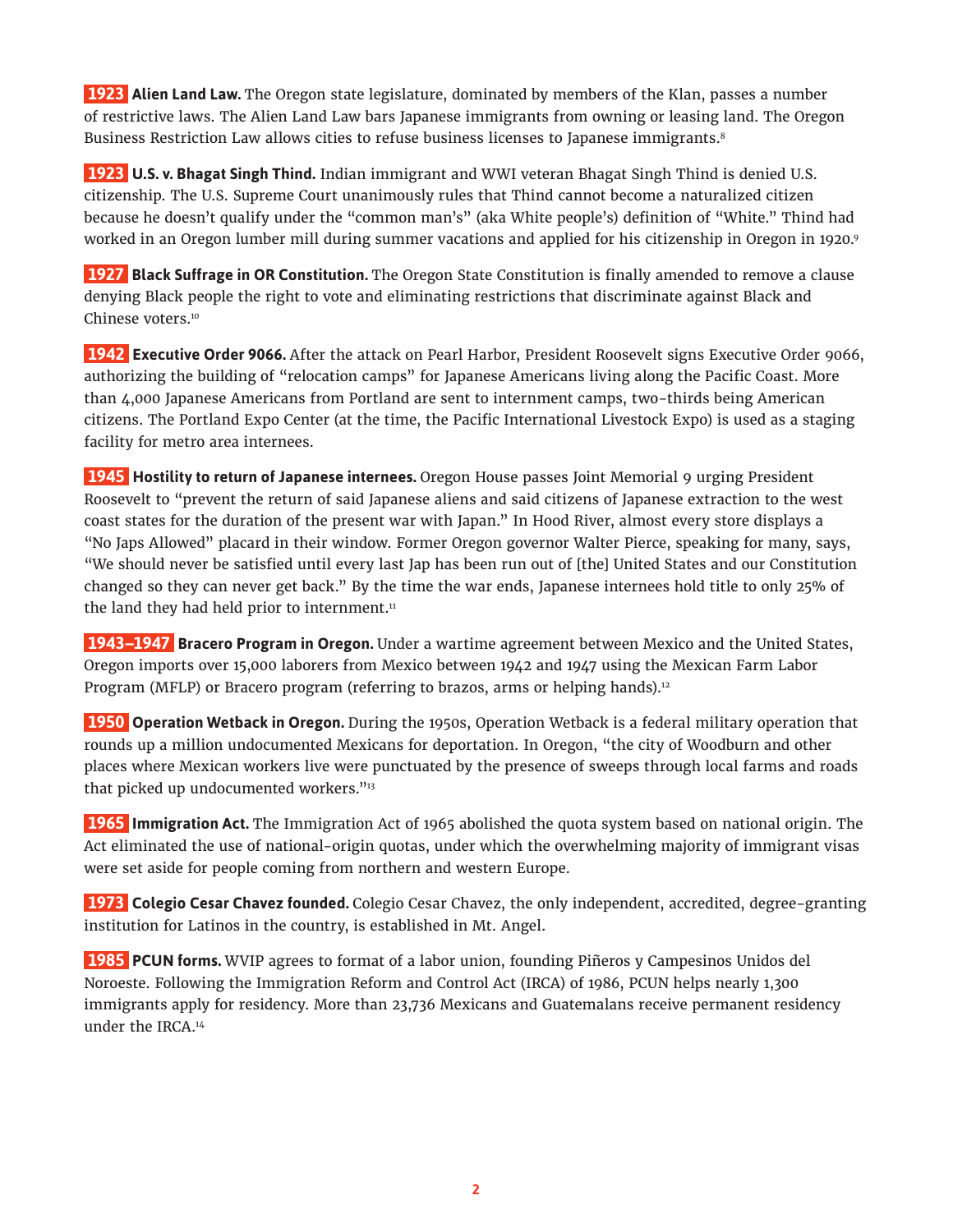**1987 Oregon Sanctuary state law passed.** Rep. Rocky Barilla sponsors a bill to sever the relationship between local law enforcement and federal immigration authorities. The bill states that "no law enforcement agency of the State of Oregon or of any political subdivision of the state shall use agency moneys, equipment or personnel for the purpose of detecting or apprehending persons whose only violation of law is that they are persons of foreign citizenship present in the United States in violation of federal immigration laws." The bill passes the Senate 29 to 1 and passes the House 58 to 1. Gov. Neil Goldshmidt signs it into law[.15](#page-15-14)

 **1988 Murder of Mulugeta Seraw.** A 28-year-old Ethiopian student and father Mulugeta Seraw is fatally beaten in Portland by three racist skinheads. In 1990, Mulugeta Seraw's father and son successfully file a civil law suit against the killers and affiliated organization, White Aryan Resistance (WAR). They win a civil case against White Aryan Resistance's operator Tom Metzger for a total of \$12.5 million. The Metzgers declare bankruptcy, and WAR goes out of business.<sup>16</sup>

**1995 Causa formed.** Causa, Oregon Immigrant Rights Coalition is formed.

 **1996 Federal anti-immigration bills signed into law.** President Clinton signs the Anti-Terrorism and Effective Death Penalty Act (AEDPA) after the 1995 Oklahoma City bombing. AEDPA greatly expands the grounds for detaining and deporting immigrants, including long-term legal residents, authorizing for the first time fast-track deportation procedures, which are now frequently used in the U.S. The Ilegal Immigration Reform and Immigration and Responsibility Act (IIRIRA) allows the government to detain and deport immigrants, including legal, permanent U.S. residents, for a range of relatively minor, nonviolent criminal convictions[.17](#page-15-16)

 **2007 Del Monte Raid.** U.S. Immigration and Customs Enforcement (ICE) personnel conduct a raid at Fresh Del Monte Produce Inc. in Portland. More than 168 detained workers are sent to a processing facility for possible deportation. Staffing at the plant is the responsibility of American Staffing Resources Inc., whose offices are also raided.

 **2008 English only in schools ballot measure defeated.** Oregonians defeat Measure 58 that would have banned all programs that support bilingual education for English language learners. The measure would have limited the time that students receive bilingual education to two years, regardless of the student's, parent's or teacher's choice.

 **2008 Proof of ID required for driver's license.** Oregon legislature passes a law requiring proof of legal status to get an Oregon driver's license.

 **2013 Safe Roads Act.** Oregon Legislature passes SB 833 Safe Roads Act, creating a driver card. Oregonians for Immigration Reform receive \$100,000 in out-of-state money to help collect signatures to refer the new law to the November 2014 ballot.

 **2014 Measure 88 loses.** Oregon voters reject Measure 88, revoking the driver card. Over 80,000 undocumented Oregonians have no legal way to renew their driver license. Yes on Measure 88 is able to register 9,000 voters, recruit 3,000 volunteers, identify 140 new leaders, and build up a diverse coalition.

 **2016 Larnell Bruce is murdered.** Bruce, a Black teenager, is killed by White supremacist prison gang leader Russell Courtier in Gresham, Oregon.

**2017 Racist Attack on MAX train.** Known White supremacist Jeremy Joseph Christian verbally assaults two young women on the MAX train, shouting anti-Muslim threats and insults. Christian attacks three bystanders who try to intervene, killing Rick Best and Taliesin Myrddin Namkai-Meche, as well as gravely injuring Micah David-Cole Fletcher.

 **2017 Expansive Healthcare laws passed.** Oregon legislature passes Cover All Kids and Reproductive Health Equity Act. Both bills support undocumented immigrant communities in accessing healthcare services, ensuring our families are healthy and able to thrive.